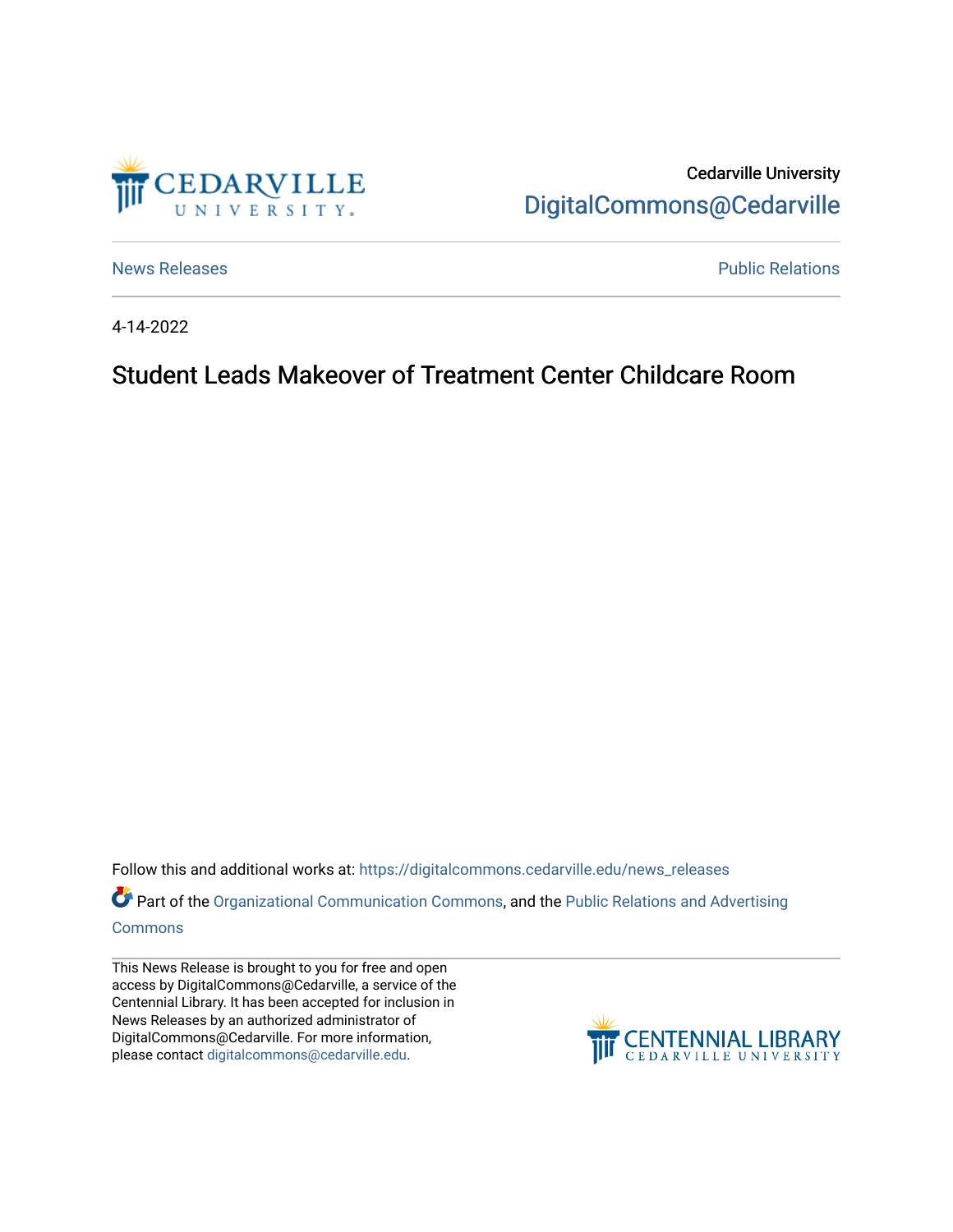## **FOR IMMEDIATE RELEASE April 14, 2022**

**CONTACT:** Mark D. Weinstein Executive Director of Public Relations [937-766-8800](tel:937-766-8800) (o) [937-532-6885](tel:937-532-6885) (m) [Mweinstein@cedarville.edu](mailto:Mweinstein@cedarville.edu) @cedarvillenews

## **Student Leads Makeover of Treatment Center Childcare Room**

**CEDARVILLE, OHIO --** It takes a big dream and work ethic to make a difference. This is what defines Rachel Nesmith, a Cedarville University junior social work major from Waldorf, Maryland, who has begun the process of remodeling a children's daycare room at a drug rehabilitation center in Springfield, Ohio.

Nesmith and her team will complete the remodel on April 23.

Nesmith was working on an assignment for a social work class when she took a tour of McKinley Hall, a non-profit organization in Springfield that serves people affected by substance abuse disorders. During the tour, she discovered a children's room that could use an update. Children play in the room while their parents receive treatment for substance abuse.

"We talk a lot in social work about ambivalence, where you want to do something and you see the mountain of work it's going to take to get there," Nesmith said. "I think overcoming the ambivalence was the biggest challenge. I want to be the type of person who does things, not just talks about doing things."

She connected with McKinley's CEO Wendy Doolittle, who also sits on the advisory board for social work at Cedarville University, to determine if she could pursue this project. Without hesitation, Nesmith and her classmates began rehabbing the room, which included selecting different furniture and designing the remodel.

Nesmith pursued donations from local churches and business organizations, including Cornerstone Bible Church in Xenia, Ohio. In the end, several churches donated toys and books for the children to enjoy and the local Sherwin Williams store contributed all of the paint.

"It takes all types of personalities to get something done, and I'm grateful that God allowed me to be a part of this," said Nesmith. "I would not be able to make this dream become a reality if it weren't for the girls who were helping me."

This project has also helped Nesmith crystalize what she hopes to do following her graduation from Cedarville. She wants to do macro tasks within the social work sphere, specifically with large-scope advocacy and change.